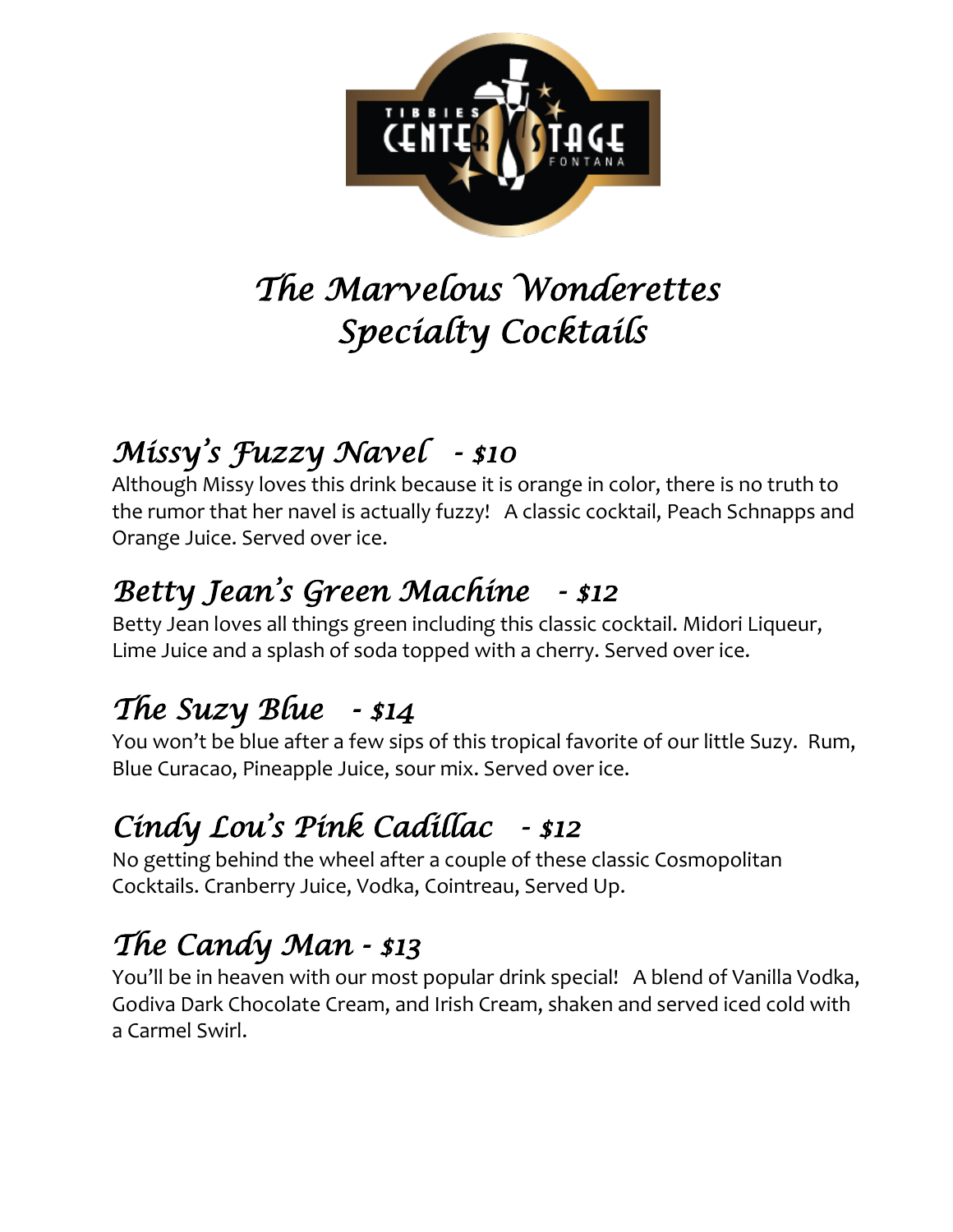

White Wine

| Sparkling Wine                              | Glass   | Bottle  |
|---------------------------------------------|---------|---------|
| Domaine Ste. Michelle Brut, Columbia Valley |         | \$32.00 |
| Champagne                                   | Split   |         |
| Freixenet Brut Split                        | \$10.00 |         |
| Chardonnay                                  |         |         |
| Callaway, California,                       | \$7.00  | \$26.00 |
| Toasted Head                                | \$9.00  | \$30.00 |
| Francis Coppola Director's Cut              | \$12.00 | \$44.00 |
| Blush                                       |         |         |
| Beringer White Zinfandel                    | \$7.00  | \$26.00 |
| Moscato                                     |         |         |
| Cupcake                                     | \$9.00  | \$30.00 |
| Pinot Grigio                                |         |         |
| Francis Coppola Bianco, California          | \$9.00  | \$32.00 |
| Reisling                                    |         |         |
| Cupcake                                     | \$9.00  | \$32.00 |
| Sauvignon Blanc                             |         |         |
| Groth                                       | \$8.00  | \$28.00 |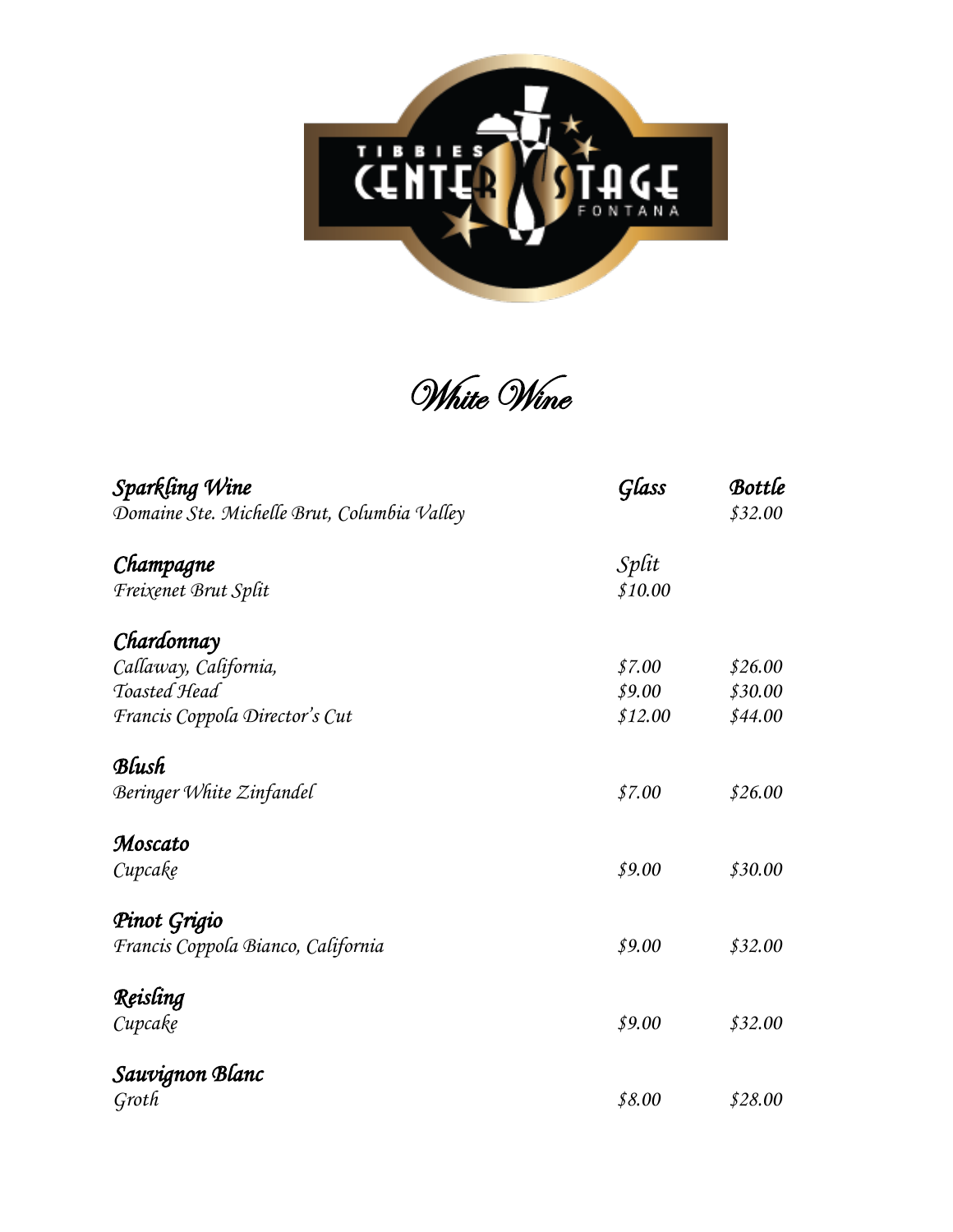

Red Wine

| Cabernet Sauvignon                           | Glass Bottle |         |
|----------------------------------------------|--------------|---------|
| Callaway, California                         | \$7.00       | \$26.00 |
| Yellow Tail Reserve, South Eastern Australia | \$8.00       | \$30.00 |
| Robert Mondavi, California                   | \$10.00      | \$36.00 |
| Charles Krug, Napa Valley                    |              | \$42.00 |
| Malbec                                       |              |         |
| Graffigna Centario Reserve                   | \$9.00       | \$34.00 |
| Red Diamond                                  | \$9.00       | \$34.00 |
| Meritage                                     |              |         |
| Robert Mondavi Private Selection             |              | \$48.00 |
| Merlot                                       |              |         |
| Concannon                                    | \$7.00       | \$24.00 |
| Coppola Diamond                              |              | \$42.00 |
| Pinot Noir                                   |              |         |
| <b>EOS</b>                                   | \$7.00       | \$26.00 |
| Cupcake                                      | \$8.00       | \$32.00 |
| Red Diamond                                  | \$9.00       | \$36.00 |
| Shiraz                                       |              |         |
| Jacob's Creek Reserve                        | \$9.00       | \$30.00 |
| Koonunga Hill                                |              | \$52.00 |
| Zinfandel                                    |              |         |
| Gnarlyhead                                   | \$9.00       | \$36.00 |